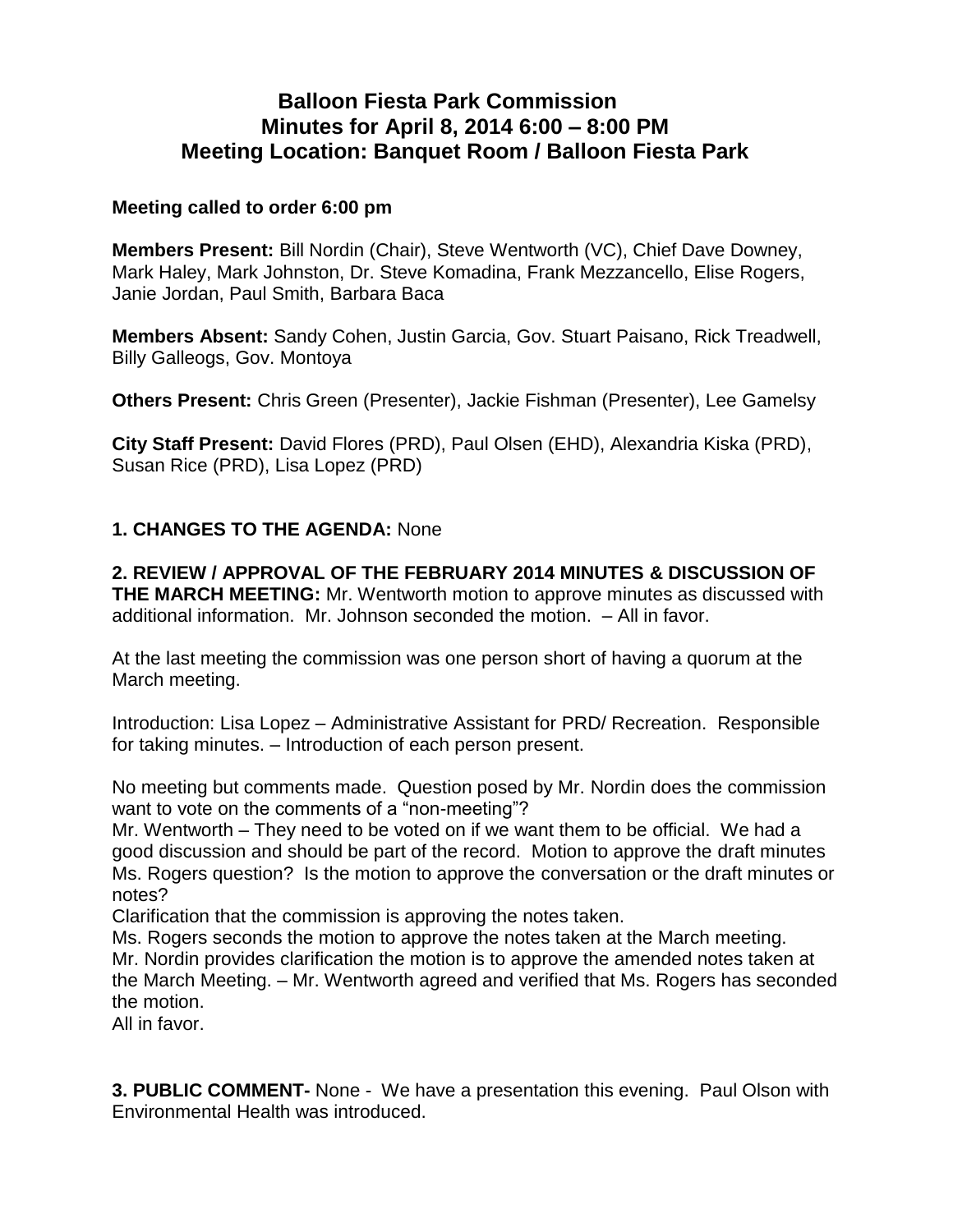## **4. EVENTS & PRESENTATIONS**

Past Events – 3/22/2014 Great Strides 5K Walk – It was a small walk about 150 people has been here a couple of years before and there were no problems to report

4/5-7/2014 Borzio Club of America. National Breed competition. Very interesting event. The dogs can reach up to 32 mph. There was a total 3 competitions. Three breeders from California stopped to thank Ms. Rice and say what a great field it was for this type of event. Ms. Rice did say that in the early spring the grass is much taller. This was a good national reflection for the Balloon Fiesta Park. – No issues to report.

4/5/2014 Ellen Reavis Run for Autism Almost 1100 participants this year. Really good event. This year the run was supported by a local motorcycle group. The bikes parked on park. This was not a problem until they were leaving. When participants were leaving two motorcyclists got into an accident and had to be taken to the hospital. The accident happened on the corner of San Mateo and Balloon Fiesta Parkway. No fault of the Park. It was just an accident. – No issues with the event itself.

3/15/2014 Black Light Run – 4000 participants with laser lights. The problems with this event were:

1. The sound level. The sound level got up to 68 decibels near the southwest corner of the field. Ms. Rice reports it was bass reverberation.

Mr. Wentworth stated that actual sound could be heard. Music and lyrics could be heard 2 miles away.

Ms. Rice reports that the citizen she spoke with reported house shaking and bass reverberation. Ms. Rice reports a 30-40 minute turnaround time to resolve. By this time the event was almost over. Ms. Rice reports that for future events a solution is to have a sound check with the decibel meters on hand 2 hours before an event or when the sound system is set up. Once the event has started it is much harder to control. By doing a sound check beforehand the sound level can be controlled.

2. Problem with clean up. The organizers tried to do it with undersized equipment that did not work. 1 day of labor was charged for completion of clean up. A local vendor was brought in to power wash and complete the clean up the remaining color. Mr. Mezzancello posed question: Was Ms. Rice satisfied with the solution and outcome of the clean-up.

Ms. Rice: Yes. The event organizers were penalized for not fulfilling their part of the rental agreement and staff has learned a more effective way to monitor/control the sound level of future events.

3. D-4 had deep color starch. But the grass recovered.

Mr. Mezzancello makes note that depending on wind conditions of any given night this could affect how the sound carries. Everything possible could be done and it might not have made a difference.

Ms. Rice there was wind that night and it was blowing in the Southwest direction.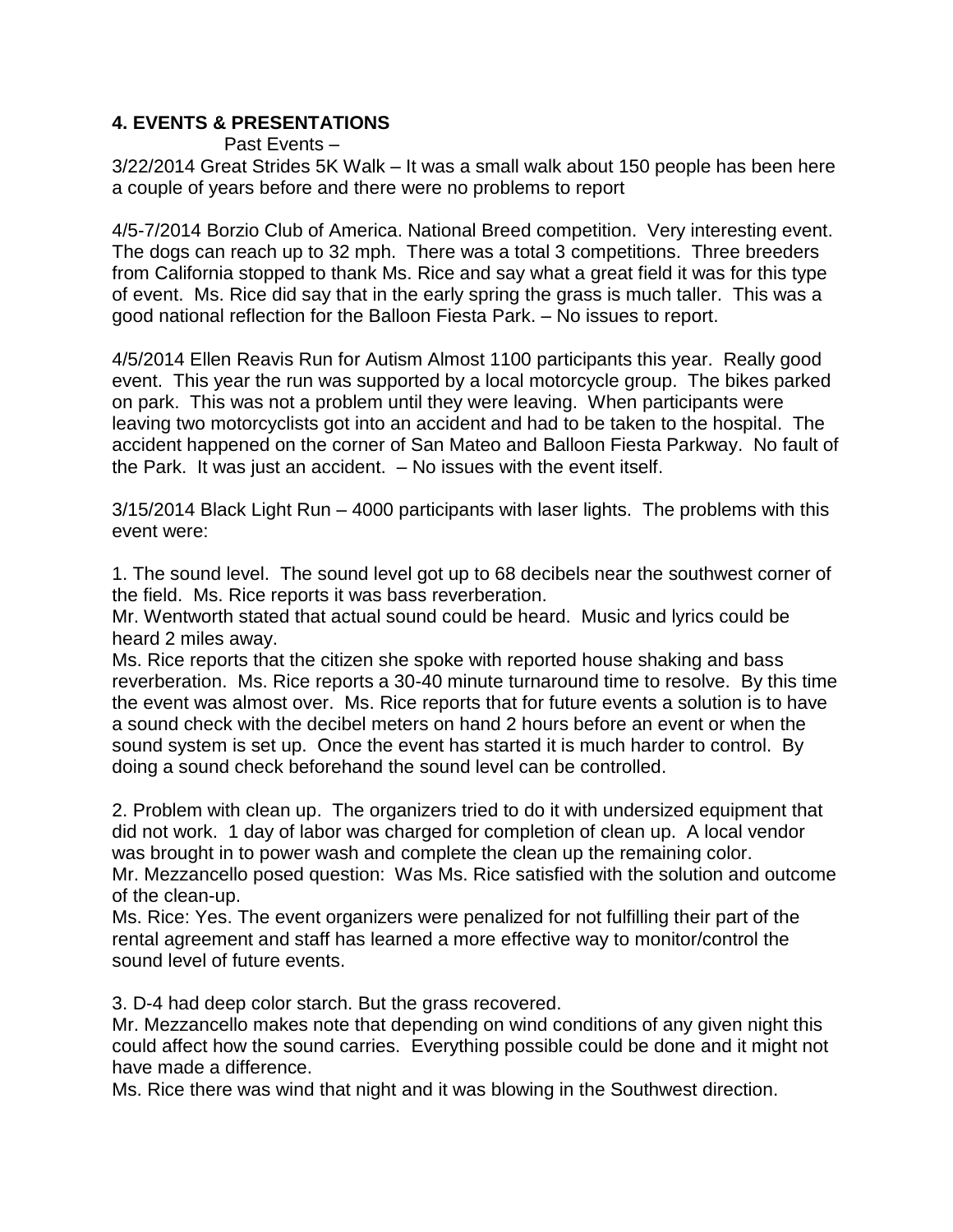Mr. Nordin: There were satellites speakers set up and they were turned outward and more than one area had to be adjusted. The individual satellite had to be adjusted and this increased the response time.

Ms. Rice this would be caught with a sound check.

Mr. Wentworth it took over 30 minutes.

Mr. Wentworth requests implementation of an emergency phone number system to be posted on our website in the event that he or others are not available for some reason, in the event of need.

Mr. Wentworth requests that after initial sound check that a staff member double check that organizers have not made changes to the sound system.

Ms. Rice confirms that a note has been made to provide emergency phone numbers in neighborhood publications

Mr. Wentworth wants it on our website.

Ms. Rice acknowledges website addition to emergency phone number idea.

Future Events – See staff report supplement dated 4/8/2014 7/19/2014 Car Show and Concert. Estimated 2000 people but that is an optimistic

guess. This is the first time to use our park.

Mr. Mezzancello wants to know the recommendation of the event.

Ms. Rice. The vendor is well experienced and is very cooperative with sound control. It has been stressed that sound is the number one issue. We should allow.

Ms. Jordan poses question: There are only 5 days between this event and concert on the  $26<sup>th</sup>$ . Will this cause damage to the grass?

Ms. Rice: Attendance will only be 2000. There could be an issue if the attendance was larger.

Mr. Wentworth wants to know and confirm facilities used: existing stage and cars on the asphalt only. No cars on grass.

Mr. Nordin requests a motion to approve: Mr. Mezzancello: Motion to approve: Seconds motion

All in favor – None opposed.

Mr. Nordin – upon review of the calendar. The park is hosting and upcoming Wine Festival. Are there any changes that need to be reported from last year to this year? Ms. Rice: Any changes have already been presented. Entrance of the vehicles to use the North Entrance.

#### **5. SID CUTTER PILOTS PAVILLION – Presentation Consensus Planning**

Side note before presentation Mr. Nordin would like to make note possible deferment of Thursday's meeting. Will make decisions once presentation has been completed and we know where the project is headed

Mr. Mezzancello motions to approve plan as presented.

Mr. Nordin would like to hear the presentation prior to any motions.

Mr. Mezzancello agreed to wait. This presentation is concept.

Mr. Nordin and Mr. Mezzancello discuss plan vs concept of the Sid Cutter Project.

Mr. Mezzancello would like to get the project done and moving.

Mr. Nordin asks for the presentation to begin.

Mr. Green begins presentation

First Item: Update.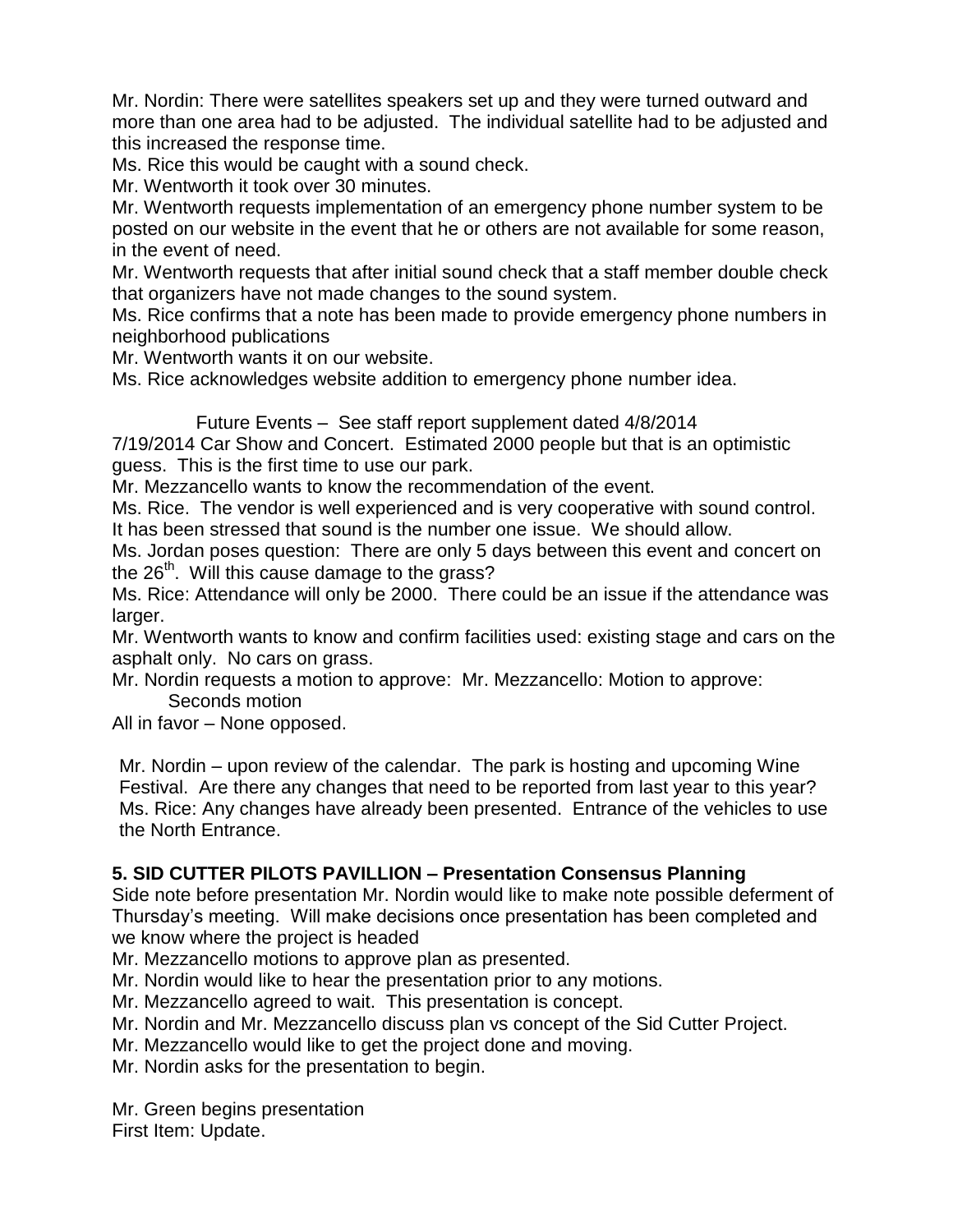See document titled Environmental Planning Commission, Staff Report, Agenda Number 08 Project Number 100-0363 Case Number 14DPC – 40018, 40017 dated April 10, 2014

The project is scheduled to be heard at the EPC hearings on Thursday 12/12/2014. This project is number eight on the agenda should be heard late morning or early afternoon. The site plan and pavilion building was submitted to the commission and approved in June of last year. Graph shows identification of what is being built on phase 1. If questions please feel free to ask. Drawing shows shape and size that mimics the master development plan. Based on funding, what parts of buildings will be built in phase 1. Master development shows increased 26 feet to 34 feet currently 33 feet an IBF and FAA have provided letters that this will work sector development plan shows approval for up to 39 feet phase 1. Multipurpose building approximately 12,000 ft.². Start structure shows restroom facilities since Sid Cutter sculpture. The vendor concourse area needs to be vetted via this committee and EPC so that approval is not needed each time.

Mr. Gamelsy: Elevations: materials are stucco, curved roof, roof panels and does fit into the master development plan. Changes include deck on the north side of the building, elevated tower. Phase 1 includes restrooms. Clarification that restrooms are included in phase 1. There is a covered roof that connects the multipurpose building in the restrooms.

Mr. Wentworth: Phasing of the interior of the building question on funding: Regarding electrical and other components, would like to know if additional information is available at this point.

Mr. Gamelsy: Clarification on what was said: items on projects in the budget would be listed as additive alternates. When we bid out the project we would get base bid and within budget depending on how the bids come in additive alternates could be added at that point. No other pricing have been done since then. Construction to begin after the next balloon fiesta.

Mr. Wentworth is it conceivable that we will have a shell of a building without electrical and floor another items are needed.

Mr. Gamelsy there will be electrical in the building.

Mr. Green: Ideas to have electrical outlets in the floor; however more discussion is needed before a decision is made.

Elevations: Front and rear sides are metal structures this will eliminate potential vandalism

Mr. Mezzancello wants clarification that this presentation at this point is concept only and that it is not set in stone. Mr. Mezzancello wants to make sure that changes can be made if needed as the project proceeds.

Mr. Green: Nothing is in stone until it is actually built however what you are seeing here is what we will be building. Changes would have to be done via an administrative amendment.

Mrs. Fishman clarifies that the city of Albuquerque does have a process for administrative amendments. As long as certain thresholds are maintained small changes can be made and do fit into the administrative amendment process. Mr. Mezzancello is OK with Ms. Fishman's response.

Mr. Wentworth: would like to clarify that an administrative amendment would only include the planning director and DRB – Development Review Board when plans are submitted. DRB is a public hearing but is made up of city staff. Neighborhood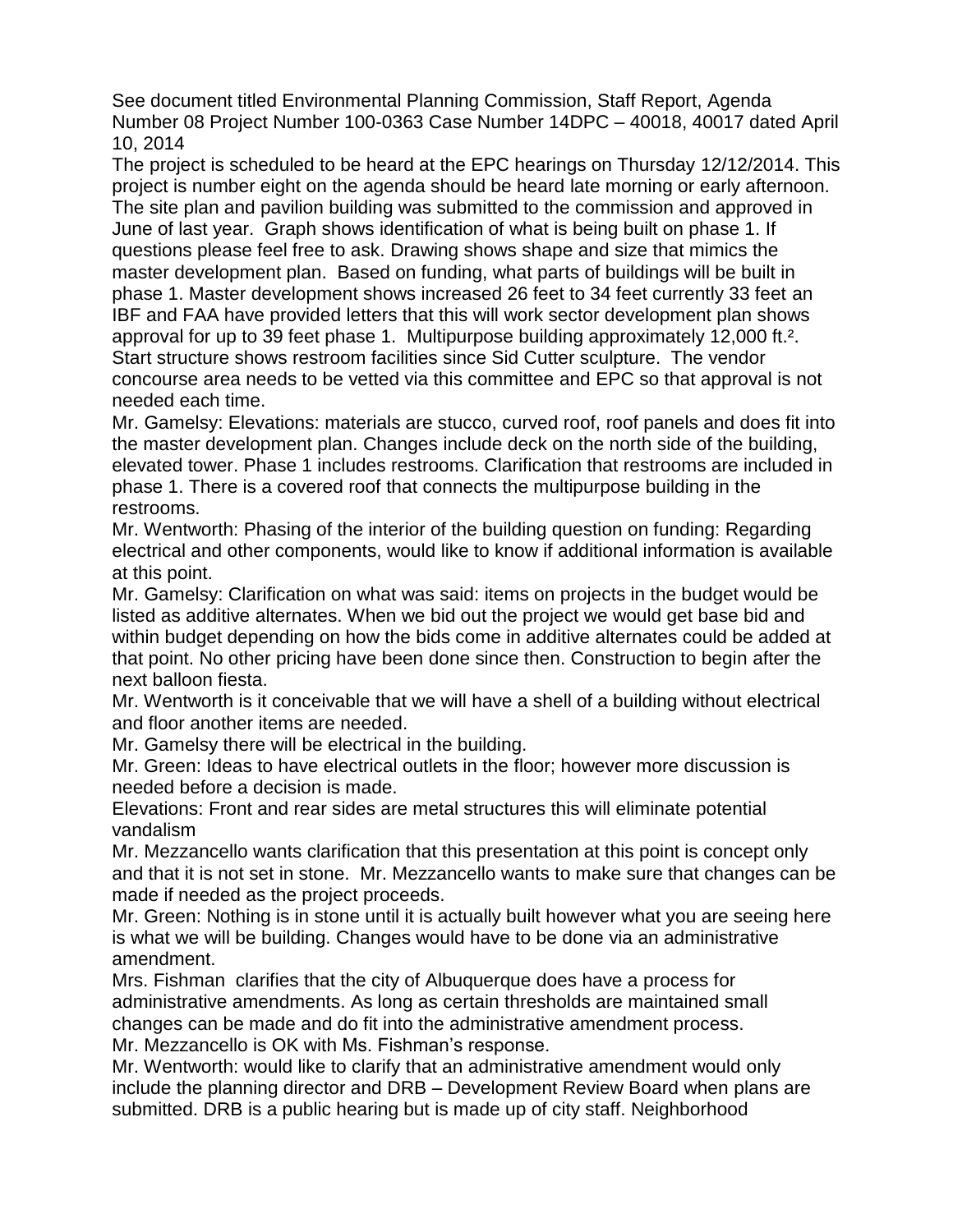associations will not support administrative amendments. Neighborhood associations will appeal the matter to the City Council if needed..

Mr. Mezzancello would like to clarify the neighborhood associations are concerned with concession row at the Albuquerque Balloon Fiesta Park.

Mr. Wentworth: Yes. We are concerned with any administrative amendment that includes approval of any significant item without complete the Commission and public review processes. .

Mr. Nordin would like presentation to continue

Mrs. Fishman wants to clarify that certain changes would be allowed via administrative amendments. Would be agreeable to go to the DRB this would allow the neighborhoods to obtain drawings for small changes. This is the planning approval process that we are talking about. Would like a delegation to the DRB regarding an extension of Main St., Mr. Green: putting aside the process are you okay with the design.

Mr. Wentworth: This is the first time the design is being presented to the Commission and there has not been time to review the design. I have concerns about the process, and the fact that the DRB is composed of City of Albuquerque staff. Mr. Wentworth does not have trust in the City of Albuquerque to make decisions about items in Balloon Fiesta Park based on past experiences. Rather, Mr. Wentworth has more trust in the EPC that is made up of citizens without set agendas.

Mr. Wentworth would like the items submitted to EPC and would like to see the Administrative Approval element of the plan dropped. Mr. Wentworth is prepared to appeal to the City Council if necessary, which would then cause a delay of several months for the project.

Mr. Mezzancello: clarification this is an advisory board, why are the neighborhood associations concerned. Would like to proceed, it would not like a delay.

Mrs. Fishman makes statement that the DRB is not an easy process to complete. Mr. Wentworth reiterates that it is made up of City of Albuquerque staff. Mr. Wentworth restates previous statement he would like this element dropped and he pointed out it would not delay the project. It is not known how infrastructure will be put in the building. Mr. Mezzancello: We do not need to know it is for the planning people to know how the infrastructure will be put into the building. We are here to advise.

Mr. Wentworth would like to say that the process is flawed.

Mrs. Fishman would like clarification on what process Mr. Wentworth is speaking of. Mr. Wentworth feels that this should have been presented months ago. This needs more time to be vetted.

Mr. Flores: The process will allow changes if needed. This diagram only at this point.?? Mr. Wentworth indicated that Administrative Approvals have been tried in the past and created problems,. He stated he could not understand the objection to utilizing the EPC process.

Mrs. Fishman makes statement that several items are presented at one time to the EPC in order to save time. Several areas of the park do not have to go through EPC. They are not the gate holder on everything that goes on in the park. Before items are submitted to DRB they would still be submitted to this commission prior to going in front of the DRB.

Mr. Wentworth reiterates statement that he would like it vetted via the EPC.

Mr. Flores: Would like to ask if this commission agrees with approval, would Mr. Wentworth consider changing his position.

Mr. Wentworth: I doubt it.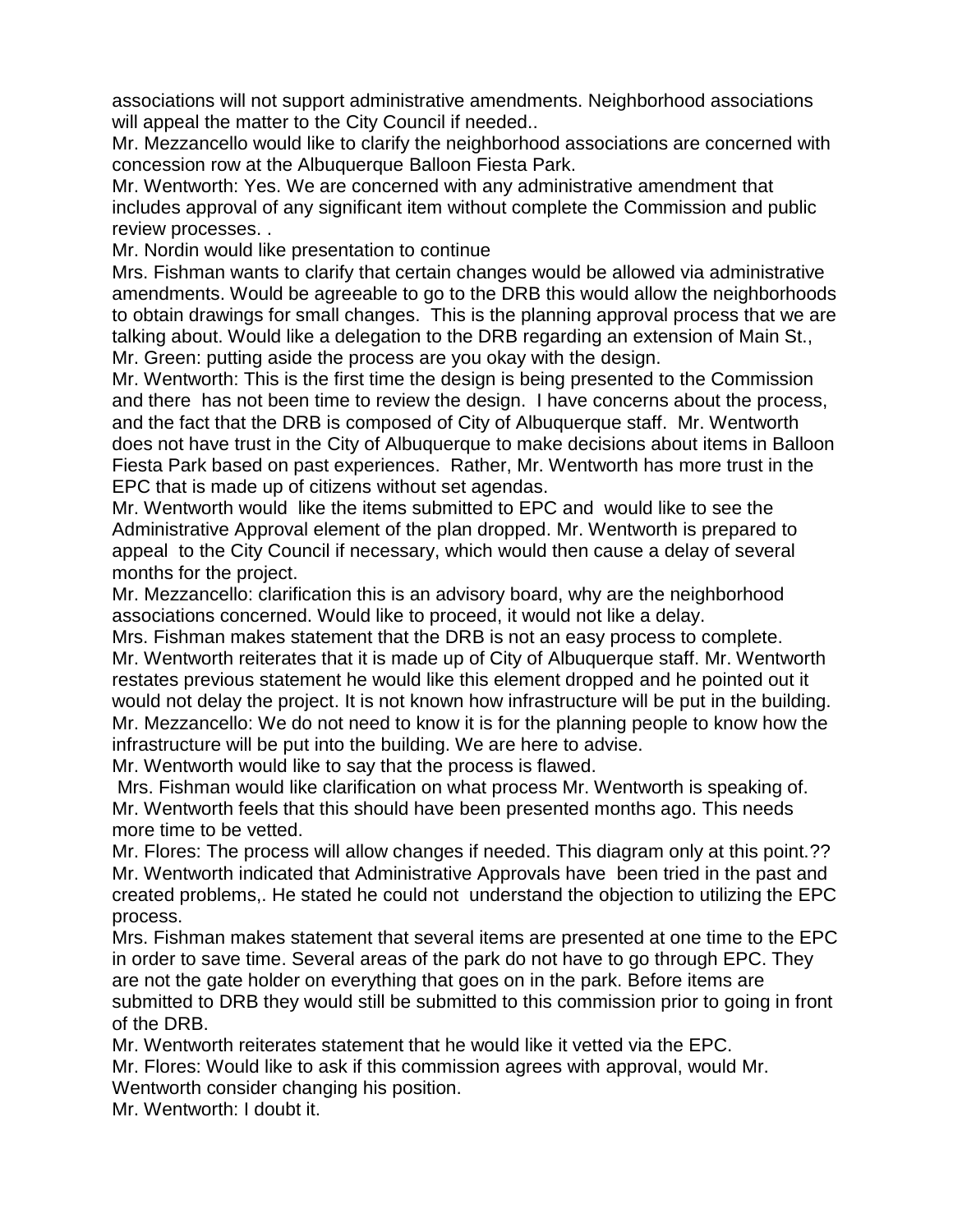Mr. Mezzancello: Would like to make a motion to approve the plans as presented. Request for a second.

Dr. Komadina seconds the motion

Mr. Nordin: we have a motion to approve as presented and the second.

Ms. Fishman: How does the Albuquerque balloon fiesta see permanency and moving forward vendor's row. Would like to know from Mr. Olson these are more vendor cubicles what do you think about permanency on vendors row.??

Ms.Fishman: Clarification of your question has AIBF reviewed and approved then the answer is yes we have. Roads and flows have been adjusted.

Mr. Nordin: I have a question if we move forward with the entire presentation today have we decided that that is where our funding priority will be. Can the various projects within the master plan be changed around and given priorities? What happens at the end of seven years if we choose not to build this right now?

Mrs. Fishman if not built within seven years is possible that this portion of the plan could be voided.

Mr. Nordin: I'm in favor of building the building however unsure of whether or not he wants this as a priority.

Mr. Green priorities can be moved up and down the list as the commission changes. Mrs. Fishman: This in no way locks in a priority system.

Mr. Wentworth: I will take the building off my list of objections once my neighborhood Association board has had a chance to discuss the issue and the new design that has been presented - as long as the EPC is involved with the process.

Mr. Nordin: Does anyone else have any comments?

Mr.Haley: I do not have a problem with the EPC or DRB review process. I'm comfortable with the process of the city uses that the facility will be built right.

Dr. Komadina: presentation as submitted will not prevent changes by any group from happening in the future. This project will not weaken any of the associated groups. I support as being submitted.

Mr. Johnston: I do not have a problem with the plan. However I do think what is submitted is horrid. No other comments.

Mr. Nordin: We have a question on the floor by Mr. Mezzancello, all in favor of calling the question?

Confirmation, two thirds in favor.

Next item, motion to approve the plan as presented in full? Six people in favor, Three people opposed. Item is passed.

Mr. Wentworth: Motion to approve the plans for the building, eliminate vendors concourse from the process.

Mr. Johnston: I will second the motion.

Mr. Nordin: Any discussion?

We have a new motion on the floor. . The new motion on the floor is to approve plans for building and eliminating Administrative Approval for the vendor's concourse from the process.

Mr. Johnston stated the motion should be reconsidered since he didn't think it could be made according to Roberts' Rules unless the motion had been made by someone who voted for the original motion. He explained he had been though the same process with a motion of similar type at an AMA Executive Council meeting. Anyone voting against it cannot make motion to resind

The motion was withdrawn by the maker.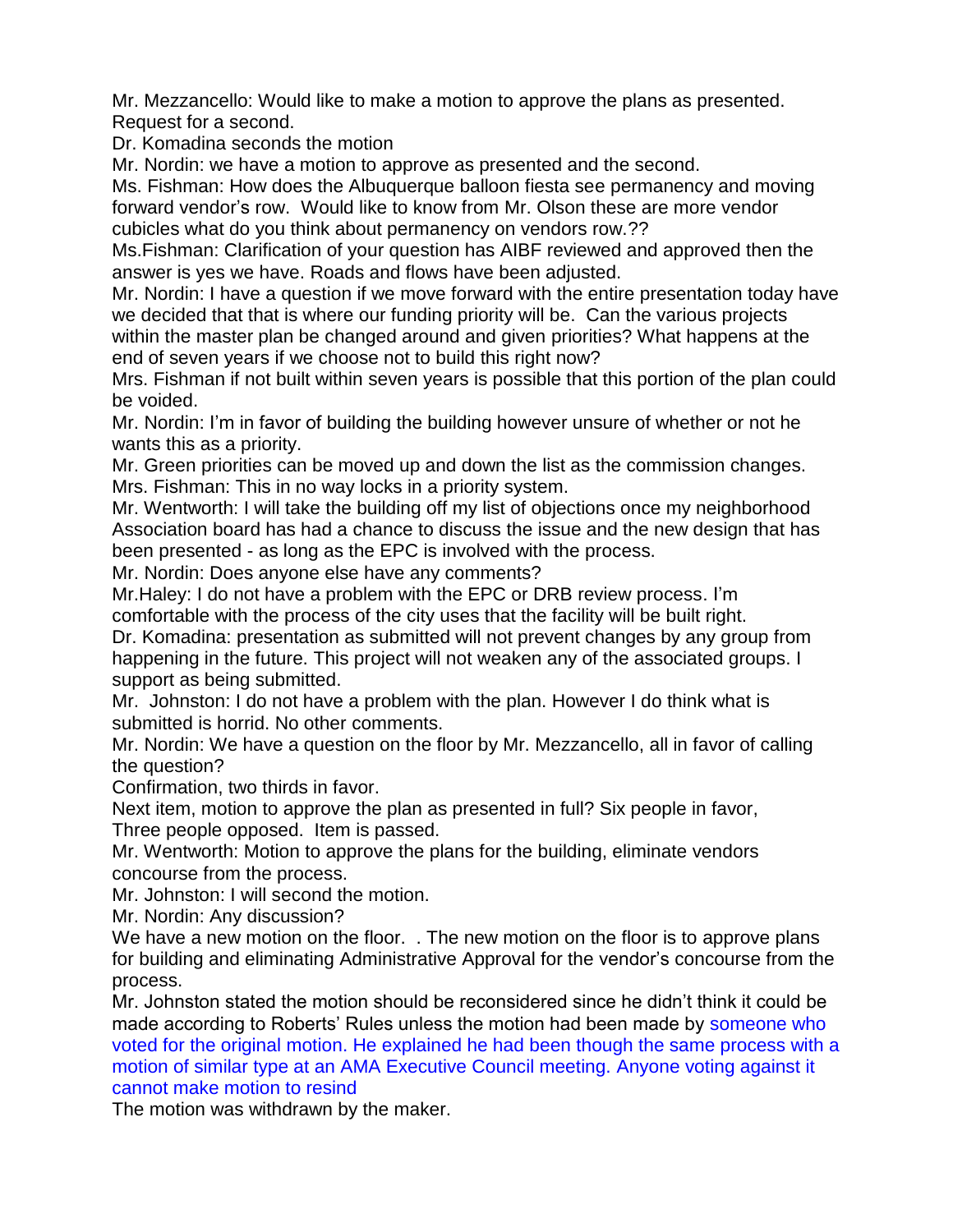Mr. Nordin: Since there is no motion at this time I would like to move on to the next topic.

## **6. REPORTS / UPDATES**

#### **Department of Municipal Development:**  No reports to give at this time.

#### **Albuquerque International Balloon Fiesta**

Mr. Olson, Responds but audio is unclear to the details of the response. A minimum of two weeks is needed.

At the bottom of gate 11:

Need to clarify with AMAFCA to see that their position is the same in regards to parking. Would like to lower the gates at three and four.

Ms. Rice

Mrs. Jordan

Mr. Smith - Fire pit: Discussion temporary vs permanent: Mr. Nordin feels that it would be better as a permanent structure.

Dr. Komandina: this is fire pit have bolts and can be put together in sections? This would allow portability?

Original person: could I hear

Mr. Nordin: It does not have to be permanent.

## **Anderson Abruzzo Albuquerque International Balloon Museum**

- i. Past Events: No Report
- ii. Upcoming events No Report
- **Environmental Health Department**

Mr. Olson do you have any questions of the environment health department?

# **Parks & Recreation**

i. WRI / Verizon update: trouble with cables laid on the east parking lot with fiber optic cable. Will re-measure on 4/10/2014 and resubmit drawing for next month. Alternate solution possible tower next to the cow approximately 30 feet tall. This would be a temporary tower.

Mr. Johnston: How tall is the command center? Could the cell towers surround the parapet of the command center building?

Ms. Rice: Suggestion will be mentioned.

Ms. Jordan: Filler on the asphalt could be affected, should we wait to fill the asphalt until after this project is done?

Mr. Nordin: More detailed update available next month.

- ii. Digital Sign update Parts have been received, Will install this with the GTC staff.
- iii. Park Annual Report progress:

Ms. Kiska: Report has been delivered digitally. The only response to the report was provided by Mr. Wentworth. Could a subcommittee be created with 2 to 3 people to provide feedback on the report? Clarification that this is for fiscal year 13.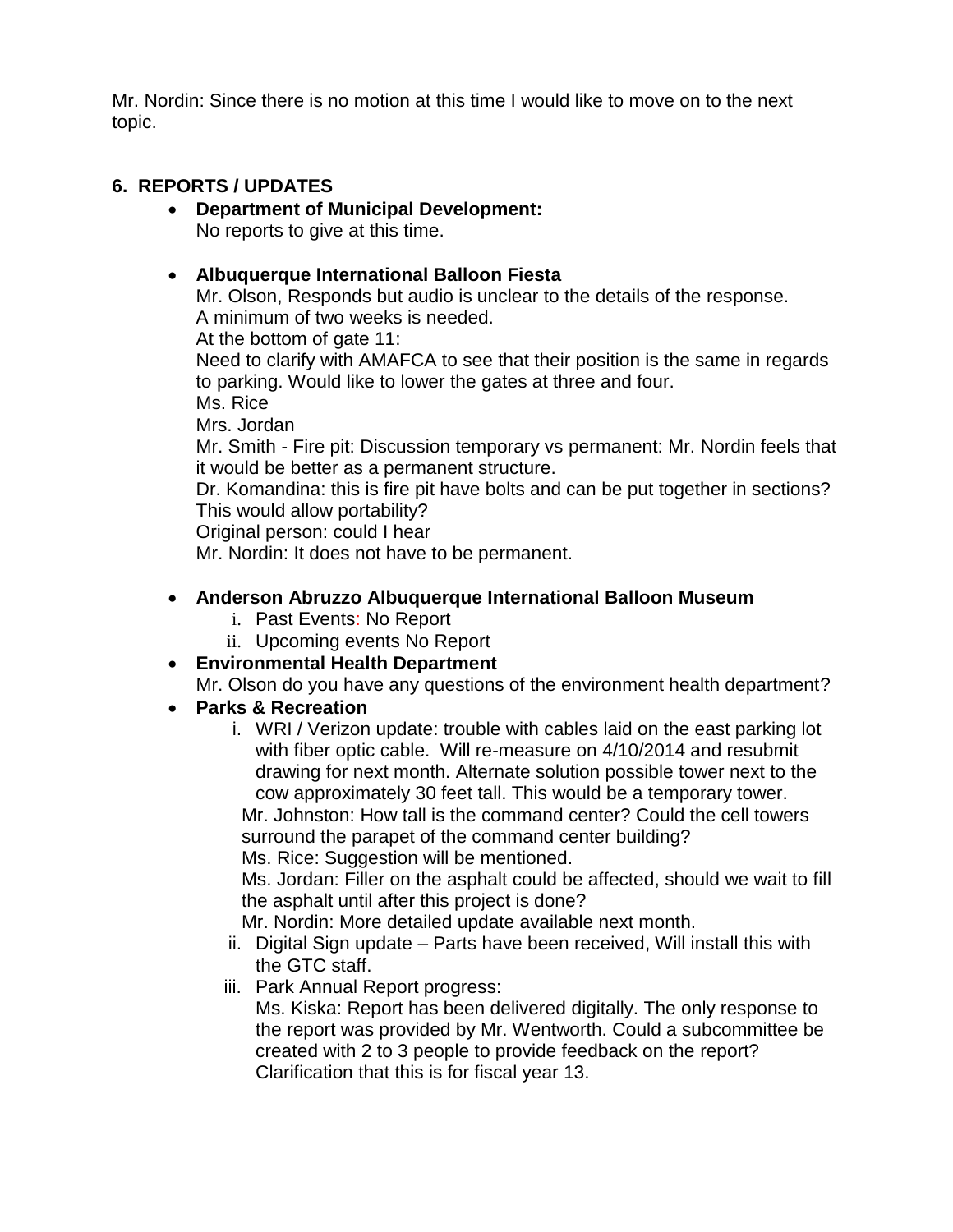Mr. Mezzancello: I agree that a subcommittee is a good idea. Mr. Mezzancello would not mind sitting on subcommittee with Mr. Wentworth to complete the report.

Mr. Nordin requests volunteers to form a committee for the annual report

Volunteers are: Mr. Wentworth, Mr. Mezzancello, Mr. Johnston as well as Ms. Kiska.

Ms. Kiska: Mr. Wentworth provided a copy of the operations and management report. Ms. Kiska thought it was to be used as a guide however Mr. Wentworth wanted it copied and distributed to the committee. The report was copied and distributed to all committee members.

Mr. Mezzancello: Attendance needs to be included up to and including July 4 celebrations. Once to make park usage to be clear to the City of Albuquerque City Council.

Ms. Kisca: July 2012 to June 30 2013, that was a building year. When we compare those numbers to 2014 a large increase in participation will be reflected.

Mr. Nordin: based on the dates on the report the report will be close to one year old by the time the City Council reviews it. Question: should we include current data to show fiscal year 14 possibly do it as a two year report at once?

Mr. Mezzancello would like the first page of the report to have a bullet summary of attendance, activity, events.

Mr. Nordin does not want to report old data to the City Council. Ms. Rogers clarifies that oftentimes reports are old because

information is still being gathered by the time the fiscal year ends and reports are due.

Mr. Wentworth suggests that report be compiled and whatever dates are included for added at the bottom of the report. Do not limit the report to a fiscal year.

Ms. Rogers: Question when will this report actually be submitted? Answer given: Approximately June.

Ms. Kiska: Two years at once to show growth.

Dr. Komadina: there should be a summary page showing number of visitors, dollar amount of revenue, etc. It should be in large font and in the front of the report. Most counselors will not read the entire report.

iv. Signage for park – update

Ms. Rice: A request for proposal will be done.

Ms. Kiska: A package deal of signs will be created it will be branded to the park.

Ms Baca: Cost will be included in proposal.

Mr. Wentworth would like to know cost of the proposed signage.

Ms. Kiska: That is the purpose of the proposal to determine cost.

Mr. Wentworth signs that are needed for liability and safety are needed on an immediate basis.

Ms. Kiska many of those signs are either are already up or in the process of being put up.